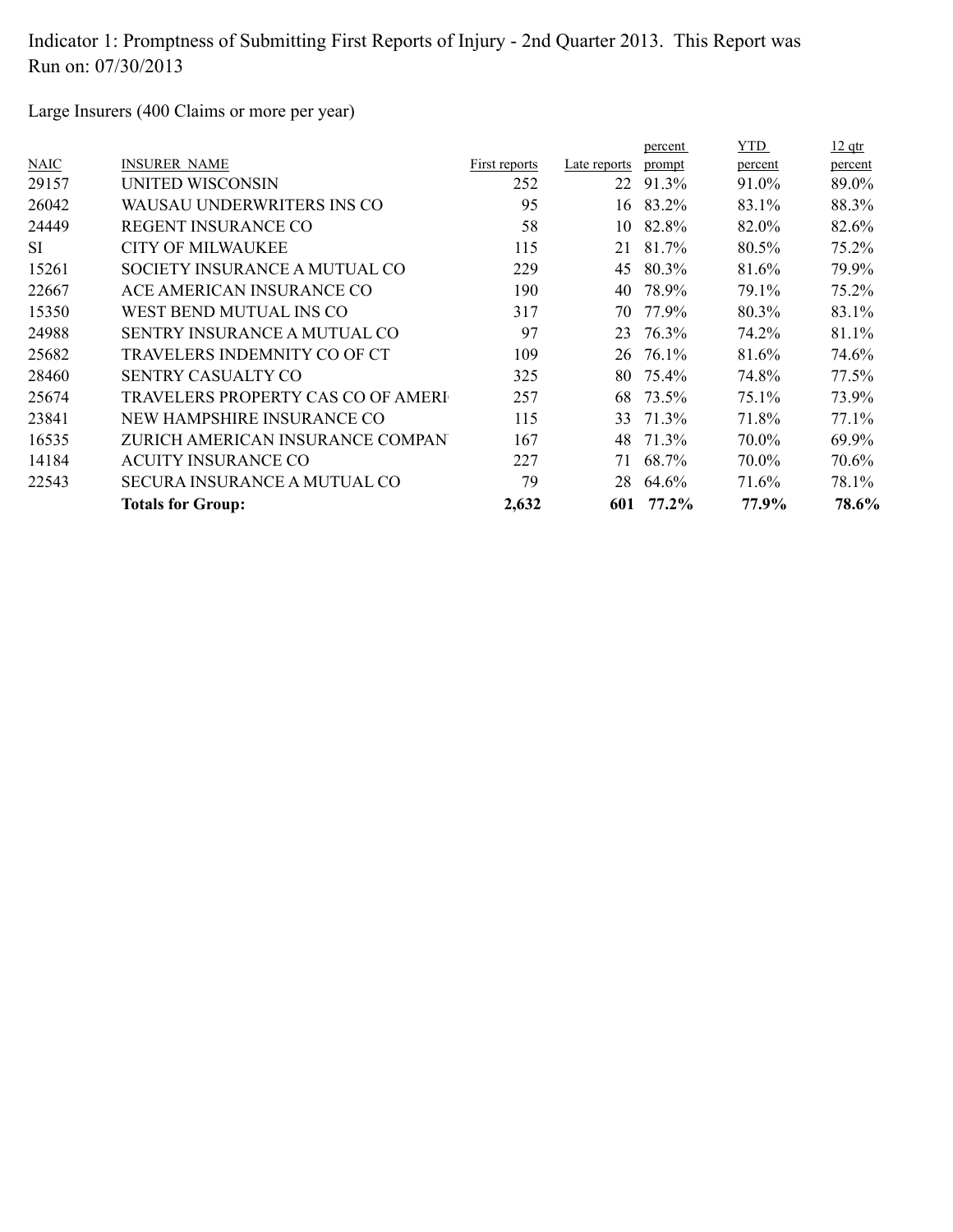Medium Size Insurers (65 -399 Claims or more per year)

|             |                                      |               |                | percent         | <b>YTD</b> | $12$ qtr |
|-------------|--------------------------------------|---------------|----------------|-----------------|------------|----------|
| <b>NAIC</b> | <b>INSURER NAME</b>                  | First reports | Late reports   | prompt          | percent    | percent  |
| 23035       | LIBERTY MUTUAL FIRE INS CO           | 28            |                | 2 92.9%         | 93.3%      | 80.3%    |
| 19410       | COMMERCE & INDUSTRY INS CO           | 10            |                | 1 $90.0\%$      | 92.3%      | 85.3%    |
| 24228       | PEKIN INSURANCE CO                   | 21            | $\overline{2}$ | 90.5%           | 91.7%      | 81.1%    |
| 14303       | <b>INTEGRITY MUTUAL INS CO</b>       | 35            | $\overline{4}$ | 88.6%           | 91.0%      | 87.8%    |
| 20508       | VALLEY FORGE INS CO                  | 10            | $\mathbf{1}$   | 90.0%           | 90.6%      | 88.8%    |
| 26069       | WAUSAU BUSINESS INS CO               | 14            | $\mathbf{1}$   | 92.9%           | 89.2%      | 82.1%    |
| 21407       | <b>EMCASCO INSURANCE CO</b>          | 78            |                | 8 89.7%         | 89.0%      | 89.8%    |
| 23043       | LIBERTY MUTUAL INS CO                | 12            |                | $1\quad 91.7\%$ | 88.9%      | 84.4%    |
| 29424       | HARTFORD CASUALTY INS CO             | 32            |                | 4 87.5%         | 88.7%      | 83.2%    |
| 26271       | ERIE INSURANCE EXCHANGE              | 31            |                | 5 83.9%         | 88.1%      | 83.5%    |
| 21458       | EMPLOYERS INSURANCE CO OF WAUSAU     | 65            | 10             | 84.6%           | 87.2%      | 88.8%    |
| 29459       | TWIN CITY FIRE INS CO                | 64            | 11             | 82.8%           | 86.6%      | 82.5%    |
| 13986       | FRANKENMUTH MUTUAL INS CO            | 24            |                | 2 91.7%         | 86.2%      | 79.8%    |
| 15091       | <b>RURAL MUTUAL INS CO</b>           | 59            |                | 6 89.8%         | 86.2%      | 86.3%    |
| 11374       | <b>SFM MUTUAL INS CO</b>             | 51            |                | 8 84.3%         | 85.9%      | 85.4%    |
| SI          | <b>DEPT OF ADMINISTRATION</b>        | 73            |                | 12 83.6%        | 85.9%      | 83.2%    |
| 11527       | LEAGUE OF WIS MUNICIPALITIES MUTUA   | 40            |                | 4 90.0%         | 85.7%      | 89.8%    |
| 21415       | EMPLOYERS MUTUAL CASUALTY CO         | 19            | 3              | 84.2%           | 85.4%      | 80.6%    |
| 25666       | TRAVELERS INDEMNITY CO OF AMERICA    | 25            | 5              | 80.0%           | 85.1%      | 74.3%    |
| 13935       | FEDERATED MUTUAL INS CO              | 27            | $\overline{2}$ | 92.6%           | 84.6%      | 89.5%    |
| 10804       | CONTINENTAL WESTERN INS CO           | 28            | 6              | 78.6%           | 83.7%      | 77.0%    |
| 18988       | <b>AUTO OWNERS INS CO</b>            | 26            | 5              | 80.8%           | 83.6%      | 83.2%    |
| 10166       | ACCIDENT FUND INS CO OF AMERICA      | 33            |                | 6 81.8%         | 83.3%      | 79.2%    |
| 19445       | NATIONAL UNION FIRE INS CO OF PITTSB | 37            | 6              | 83.8%           | 83.3%      | 82.6%    |
| 19950       | WILSON MUTUAL INS CO                 | 54            | 10             | 81.5%           | 82.8%      | 83.8%    |
| 15377       | WESTERN NATIONAL MUTUAL INS CO       | 50            | 11             | 78.0%           | 82.2%      | 82.6%    |
| 24830       | CITIES & VILLAGES MUTUAL INS CO      | 23            |                | 3 87.0%         | 81.8%      | 80.2%    |
| 10677       | CINCINNATI INSURANCE CO              | 49            | 8              | 83.7%           | 81.4%      | 81.6%    |
| 23434       | MIDDLESEX INSURANCE CO               | 78            |                | 15 80.8%        | 80.9%      | 78.1%    |
| SI          | UW-SYSTEM ADMINISTRATION             | 31            | 9              | 71.0%           | 80.5%      | 80.9%    |
| 23817       | <b>ILLINOIS NATIONAL INS CO</b>      | 62            |                | 14 77.4%        | 80.0%      | 74.5%    |
| 20397       | VIGILANT INSURANCE CO                | 23            |                | 4 82.6%         | 79.2%      | 80.7%    |
| 20494       | TRANSPORTATION INSURANCE CO          | 40            |                | 7 82.5%         | 78.4%      | 75.0%    |
| 19275       | AMERICAN FAMILY MUTUAL INS CO        | 19            |                | $7\quad 63.2\%$ | 78.0%      | 77.4%    |
| 31895       | AMERICAN INTERSTATE INS CO           | 10            | $\overline{2}$ | 80.0%           | 77.8%      | 73.3%    |
| 37257       | PRAETORIAN INS CO                    | 32            | 9              | 71.9%           | 77.3%      | 71.7%    |
| 25402       | <b>EMPLOYERS ASSURANCE CORP</b>      | 34            | 6              | 82.4%           | 76.6%      | 78.6%    |
| 19682       | HARTFORD FIRE INSURANCE CO           | 13            | 3              | 76.9%           | 76.5%      | 82.1%    |
| 11150       | <b>ARCH INSURANCE CO</b>             | 38            |                | 12 68.4%        | 75.9%      | 74.3%    |
| SI          | KOHLER CO                            | 17            |                | 5 70.6%         | 75.0%      | 75.0%    |
| 42404       | <b>LIBERTY INSURANCE CORP</b>        | 144           |                | 47 67.4%        | 73.5%      | 68.5%    |
| 22659       | <b>INDIANA INSURANCE CO</b>          | 9             | 5              | 44.4%           | 73.1%      | 78.4%    |
| 40142       | AMERICAN ZURICH INS CO               | 29            | 9              | 69.0%           | 72.0%      | 72.9%    |
| 10998       | MICHIGAN COMMERCIAL INS MUTUAL       | 33            | 9              | 72.7%           | 71.9%      | 81.7%    |
| 23787       | NATIONWIDE MUTUAL INS CO             | 18            | 8              | 55.6%           | 66.7%      | 66.2%    |
| 19429       | INSURANCE COMPANY OF STATE OF PA     | 21            | 7              | 66.7%           | 66.0%      | 70.7%    |
| 24414       | <b>GENERAL CAS CO OF WI</b>          | 10            |                | 4 60.0%         | 65.4%      | 80.2%    |
| 20281       | FEDERAL INSURANCE CO                 | 24            |                | 7 70.8%         | 64.7%      | 70.6%    |
|             |                                      |               |                |                 |            |          |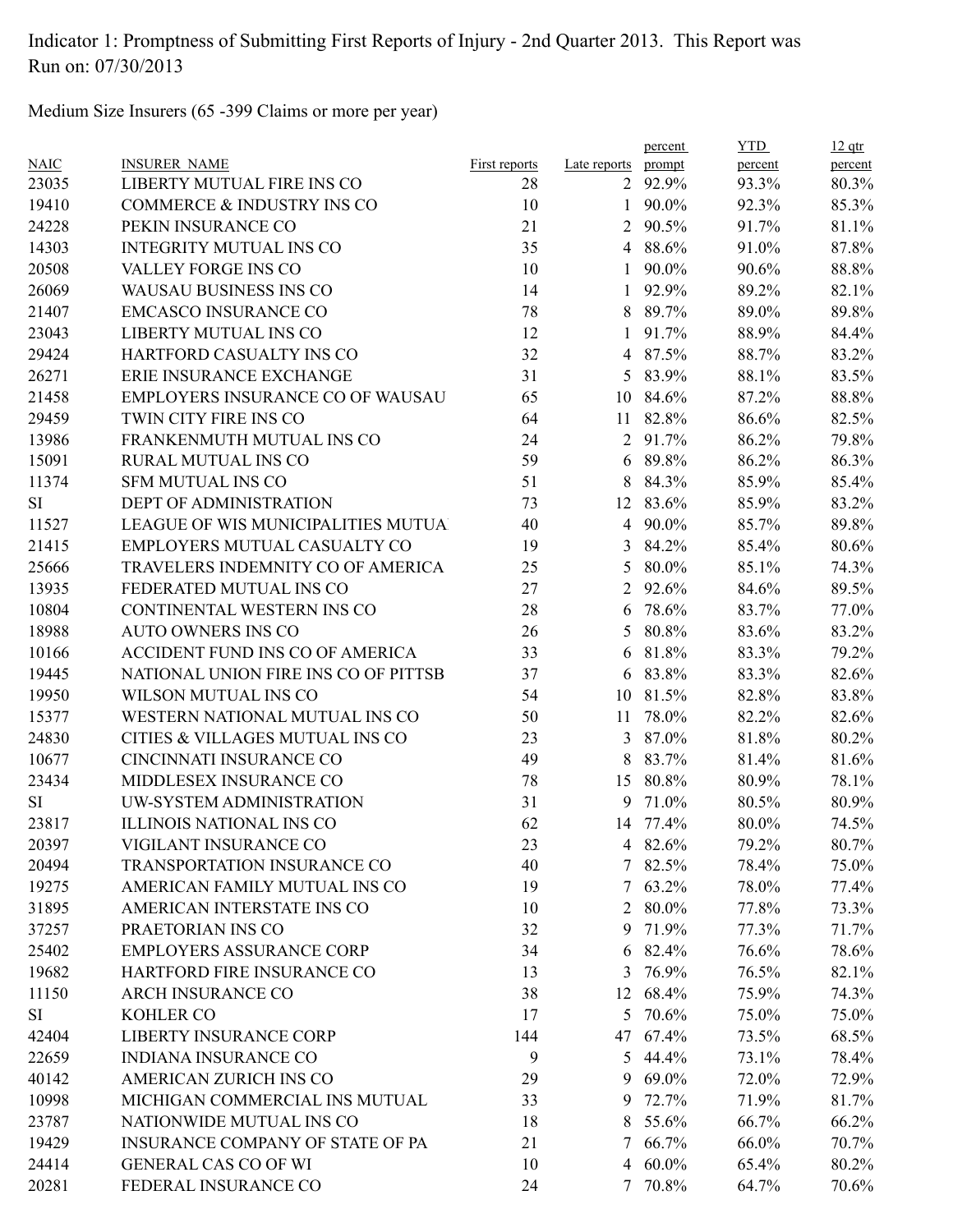Medium Size Insurers (65 -399 Claims or more per year)

|           | <b>Totals for Group:</b>           | 2,036          |              | 515 74.7%        | 77.3%      | 78.3%    |
|-----------|------------------------------------|----------------|--------------|------------------|------------|----------|
| 19259     | SELECTIVE INS CO OF SOUTH CAROLINA | 37             |              | 28 24.3%         | 22.4%      | 51.4%    |
| SI.       | COUNTY OF MILWAUKEE                | 51             |              | $36\quad 29.4\%$ | 42.9%      | 46.7%    |
| 31003     | TRI STATE INS CO OF MN             | $\overline{2}$ |              | 50.0%            | 50.0%      | 78.2%    |
| SI.       | CITY OF MADISON                    | 27             |              | 17 37.0%         | 50.0%      | 66.8%    |
| 14176     | HASTINGS MUTUAL INS CO             | 22             | 13.          | 40.9%            | 52.0%      | 69.4%    |
| 37885     | XL SPECIALTY INSURANCE COMPANY     | 16             |              | $8\quad 50.0\%$  | 54.5%      | 72.6%    |
| <b>SI</b> | CNH AMERICA LLC                    | 15             |              | $7\quad 53.3\%$  | 57.1%      | 67.3%    |
| SI        | MILWAUKEE BOARD OF SCHOOL DIR      | 63             |              | 22 65.1%         | 57.3%      | $62.1\%$ |
| 24147     | OLD REPUBLIC INS CO                | 100            | 47           | 53.0%            | 58.4%      | 71.2%    |
| N AIC     | <b>INSURER NAME</b>                | First reports  | Late reports | prompt           | percent    | percent  |
|           |                                    |                |              | percent          | <b>YTD</b> | $12$ qtr |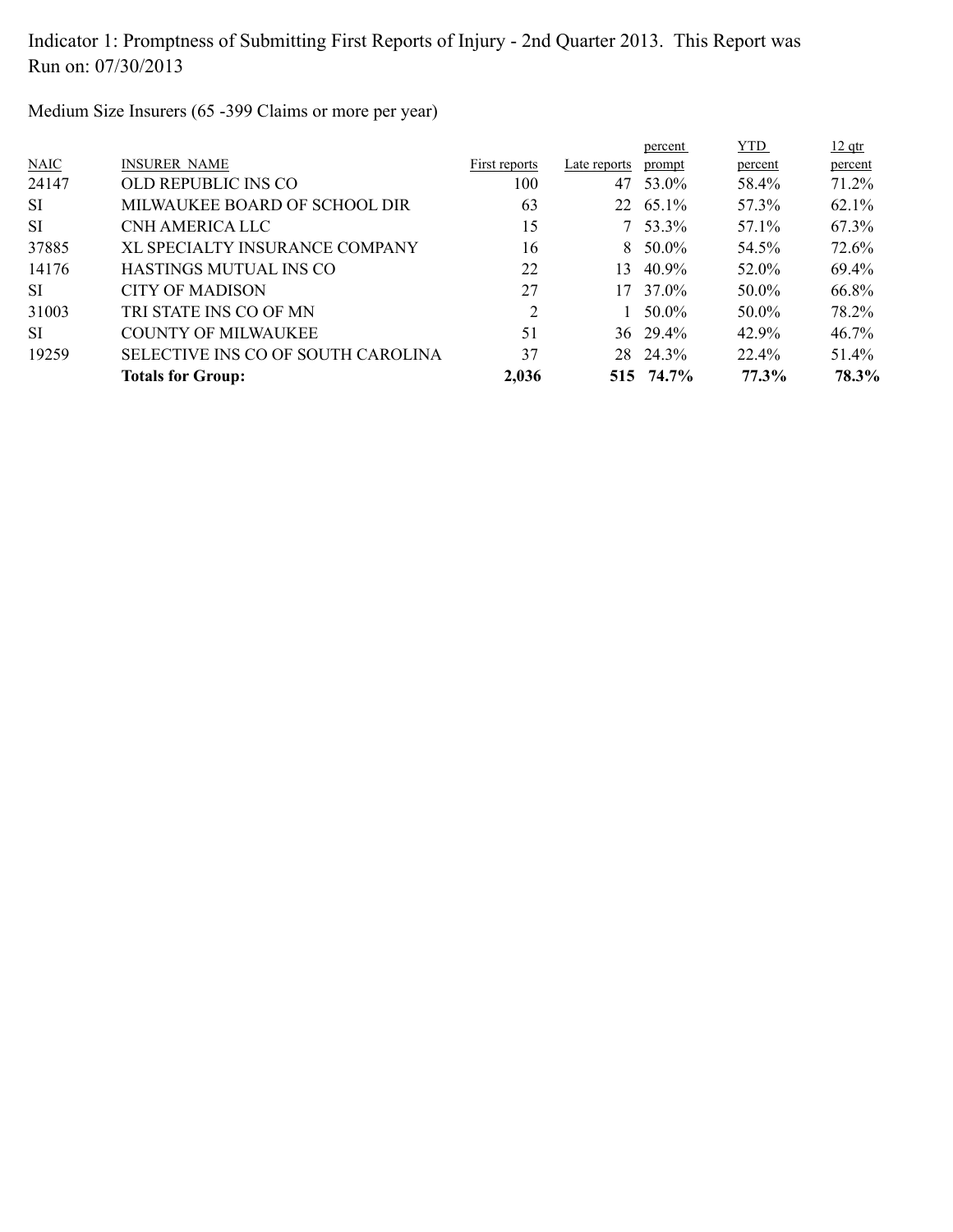Small Size Insurers (Less than 65 Claims per year)

| 3<br>$\mathbf{1}$<br>5<br>12006<br>DISTRICTS MUTUAL INS<br>$0$ 100.0%<br>93.8%<br>92.3%<br>8<br>SI<br><b>COUNTY OF WASHINGTON</b><br>2 75.0%<br>80.0%<br>92.1%<br>SI<br><b>MARTEN TRANSPORT LTD</b><br>11<br>100.0%<br>89.1%<br>100.0%<br>$\theta$<br>SI<br>7<br>SSM HEALTH CARE OF WISCONSIN INC<br>85.7%<br>91.7%<br>1<br>36463<br>DISCOVER PROPERTY & CASUALTY INSUF<br>6<br>66.7%<br>89.7%<br>88.7%<br>2<br>$\overline{2}$<br>33600<br>L M INSURANCE CORP<br>100.0%<br>78.6%<br>$\theta$<br>24066<br>AMERICAN FIRE & CASUALTY CO<br>1<br>100.0%<br>100.0%<br>$\overline{0}$<br>9<br>SI<br><b>KWIK TRIP INC</b><br>66.7%<br>72.2%<br>$\mathfrak{Z}$<br>11<br>SI<br>TARGET CORP (STORES)<br>90.9%<br>88.0%<br>$\mathbf{1}$<br>32700<br><b>OWNERS INS CO</b><br>83.3%<br>94.1%<br>6<br>1<br>5<br><b>SI</b><br><b>USF HOLLAND INC</b><br>80.0%<br>93.8%<br>1<br>11371<br><b>GREAT WEST CASUALTY CO</b><br>11<br>100.0%<br>84.8%<br>$\overline{0}$<br><b>SENTRY SELECT</b><br>21180<br>4<br>100.0%<br>55.6%<br>$\theta$<br>22357<br>HARTFORD ACCIDENT & INDEMNITY CO<br>5<br>80.0%<br>90.0%<br>1<br>SI<br>$0.0\%$<br>WISCONSIN BELL INC<br>0<br>$0.0\%$<br>5<br>30104<br>80.0%<br>90.9%<br>HARTFORD UNDERWRITERS INS CO<br>$\mathbf{1}$<br>26956<br>7<br>WIS COUNTY MUTUAL INS CORP<br>85.7%<br>82.4%<br>9<br>SI<br>NEWPAGE WISCONSIN SYSTEM INC<br>66.7%<br>75.0%<br>3<br>SI<br>FEDEX FREIGHT INC<br>4<br>100.0%<br>81.3%<br>$\overline{0}$<br>SI<br><b>COLUMBIA ST MARY'S INC</b><br>10<br>90.0%<br>84.0%<br>1<br>5<br>20613<br>SPARTA INSURANCE CO<br>100.0%<br>83.3%<br>$\theta$<br>64.3%<br><b>SI</b><br>SCHNEIDER NATIONAL CARRIERS INC<br>6<br>2 66.7%<br>$\overline{4}$<br>26425<br>WAUSAU GENERAL INS CO<br>75.0%<br>77.8%<br>1<br>15105<br>SAFETY NATIONAL CASUALTY CORP<br>21<br>66.7%<br>71.8%<br>7<br><b>SI</b><br><b>CITY OF KENOSHA</b><br>3<br>66.7%<br>84.6%<br>1<br>6<br>25887<br>UNITED STATES FIDELITY & GUARANTY C<br>83.3%<br>76.9%<br>$\mathbf{1}$<br>13021<br>UNITED FIRE & CASUALTY CO<br>11<br>72.7%<br>77.3%<br>3<br>SI<br>P&H MINING EQUIPMENT INC<br>10<br>100.0%<br>89.5%<br>$\overline{0}$<br>3<br>41394<br>BENCHMARK INSURANCE CO<br>100.0%<br>91.7%<br>$\theta$<br>36234<br>PREFERRED PROFESSIONAL INS CO<br>1<br>100.0%<br>$\overline{0}$<br>100.0%<br>19038<br>TRAVELERS CASUALTY & SURETY CO<br>12<br>5 58.3%<br>73.9%<br>43575<br>INDEMNITY INSURANCE CO OF NORTH AN<br>11<br>90.9%<br>82.1%<br>$\mathbf{L}$<br>35386<br>$0$ 100.0%<br>FIDELITY & GUARANTY INS CO<br>1<br>100.0%<br>18767<br>CHURCH MUTUAL INSURANCE CO<br>2 75.0%<br>8<br>73.9%<br>25615<br><b>CHARTER OAK FIRE INS CO</b><br>83.3%<br>78.6%<br>6<br>1<br>25143<br>STATE FARM FIRE & CASUALTY CO<br>65.2%<br>57.1%<br>14<br>6<br>SI<br>FEDERAL EXPRESS CORPORATION<br>6 57.1%<br>$60.0\%$<br>14<br>SI<br><b>COUNTY OF DANE</b><br>7 30.0%<br>10<br>31.3%<br>$0.0\%$<br>31232<br>WORK FIRST CASUALTY CO<br>$0.0\%$<br>$\bf{0}$<br>34924<br>100.0%<br>70.0%<br>DAKOTA TRUCK UNDERWRITERS<br>2<br>$\bf{0}$<br>26247<br>AMERICAN GUARANTEE & LIABILITY INS<br>2 50.0%<br>4<br>76.9%<br>MILWAUKEE TRANSPORT SERVICES INC<br>75.0%<br>SI<br>44.4%<br>4<br>1<br><b>CHUBB INDEMNITY INS CO</b><br>100.0%<br>12777<br>3<br>62.5%<br>$\bf{0}$<br>31534<br>CITIZENS INSURANCE CO OF AMERICA<br>9<br>5 44.4%<br>47.8%<br>12262<br>PENN MFRS ASSOCIATION INS CO<br>19<br>7 63.2%<br>67.5%<br>32271<br>DALLAS NATIONAL INSURANCE CO<br>$1\quad 66.7\%$<br>3<br>66.7%<br>SI<br>WISCONSIN ELECTRIC POWER COMPANY<br>2<br>1 50.0%<br>71.4% | <b>NAIC</b> | <b>INSURER NAME</b>            | First reports | Late reports | percent<br>prompt | <b>YTD</b><br>percent | $12$ qtr<br>percent |
|--------------------------------------------------------------------------------------------------------------------------------------------------------------------------------------------------------------------------------------------------------------------------------------------------------------------------------------------------------------------------------------------------------------------------------------------------------------------------------------------------------------------------------------------------------------------------------------------------------------------------------------------------------------------------------------------------------------------------------------------------------------------------------------------------------------------------------------------------------------------------------------------------------------------------------------------------------------------------------------------------------------------------------------------------------------------------------------------------------------------------------------------------------------------------------------------------------------------------------------------------------------------------------------------------------------------------------------------------------------------------------------------------------------------------------------------------------------------------------------------------------------------------------------------------------------------------------------------------------------------------------------------------------------------------------------------------------------------------------------------------------------------------------------------------------------------------------------------------------------------------------------------------------------------------------------------------------------------------------------------------------------------------------------------------------------------------------------------------------------------------------------------------------------------------------------------------------------------------------------------------------------------------------------------------------------------------------------------------------------------------------------------------------------------------------------------------------------------------------------------------------------------------------------------------------------------------------------------------------------------------------------------------------------------------------------------------------------------------------------------------------------------------------------------------------------------------------------------------------------------------------------------------------------------------------------------------------------------------------------------------------------------------------------------------------------------------------------------------------------------------------------------------------------------------------------------------------------------------------------------------------------------------------------------------------------------------------------------------------------------------------------------------------------------------------------------------------------------------------------------------------------------------------|-------------|--------------------------------|---------------|--------------|-------------------|-----------------------|---------------------|
|                                                                                                                                                                                                                                                                                                                                                                                                                                                                                                                                                                                                                                                                                                                                                                                                                                                                                                                                                                                                                                                                                                                                                                                                                                                                                                                                                                                                                                                                                                                                                                                                                                                                                                                                                                                                                                                                                                                                                                                                                                                                                                                                                                                                                                                                                                                                                                                                                                                                                                                                                                                                                                                                                                                                                                                                                                                                                                                                                                                                                                                                                                                                                                                                                                                                                                                                                                                                                                                                                                                                | 28304       | FEDERATED SERVICE INSURANCE CO |               |              | 66.7%             | 87.5%                 | 94.0%               |
|                                                                                                                                                                                                                                                                                                                                                                                                                                                                                                                                                                                                                                                                                                                                                                                                                                                                                                                                                                                                                                                                                                                                                                                                                                                                                                                                                                                                                                                                                                                                                                                                                                                                                                                                                                                                                                                                                                                                                                                                                                                                                                                                                                                                                                                                                                                                                                                                                                                                                                                                                                                                                                                                                                                                                                                                                                                                                                                                                                                                                                                                                                                                                                                                                                                                                                                                                                                                                                                                                                                                |             |                                |               |              |                   |                       |                     |
|                                                                                                                                                                                                                                                                                                                                                                                                                                                                                                                                                                                                                                                                                                                                                                                                                                                                                                                                                                                                                                                                                                                                                                                                                                                                                                                                                                                                                                                                                                                                                                                                                                                                                                                                                                                                                                                                                                                                                                                                                                                                                                                                                                                                                                                                                                                                                                                                                                                                                                                                                                                                                                                                                                                                                                                                                                                                                                                                                                                                                                                                                                                                                                                                                                                                                                                                                                                                                                                                                                                                |             |                                |               |              |                   |                       |                     |
|                                                                                                                                                                                                                                                                                                                                                                                                                                                                                                                                                                                                                                                                                                                                                                                                                                                                                                                                                                                                                                                                                                                                                                                                                                                                                                                                                                                                                                                                                                                                                                                                                                                                                                                                                                                                                                                                                                                                                                                                                                                                                                                                                                                                                                                                                                                                                                                                                                                                                                                                                                                                                                                                                                                                                                                                                                                                                                                                                                                                                                                                                                                                                                                                                                                                                                                                                                                                                                                                                                                                |             |                                |               |              |                   |                       |                     |
|                                                                                                                                                                                                                                                                                                                                                                                                                                                                                                                                                                                                                                                                                                                                                                                                                                                                                                                                                                                                                                                                                                                                                                                                                                                                                                                                                                                                                                                                                                                                                                                                                                                                                                                                                                                                                                                                                                                                                                                                                                                                                                                                                                                                                                                                                                                                                                                                                                                                                                                                                                                                                                                                                                                                                                                                                                                                                                                                                                                                                                                                                                                                                                                                                                                                                                                                                                                                                                                                                                                                |             |                                |               |              |                   |                       | 89.1%               |
|                                                                                                                                                                                                                                                                                                                                                                                                                                                                                                                                                                                                                                                                                                                                                                                                                                                                                                                                                                                                                                                                                                                                                                                                                                                                                                                                                                                                                                                                                                                                                                                                                                                                                                                                                                                                                                                                                                                                                                                                                                                                                                                                                                                                                                                                                                                                                                                                                                                                                                                                                                                                                                                                                                                                                                                                                                                                                                                                                                                                                                                                                                                                                                                                                                                                                                                                                                                                                                                                                                                                |             |                                |               |              |                   |                       |                     |
|                                                                                                                                                                                                                                                                                                                                                                                                                                                                                                                                                                                                                                                                                                                                                                                                                                                                                                                                                                                                                                                                                                                                                                                                                                                                                                                                                                                                                                                                                                                                                                                                                                                                                                                                                                                                                                                                                                                                                                                                                                                                                                                                                                                                                                                                                                                                                                                                                                                                                                                                                                                                                                                                                                                                                                                                                                                                                                                                                                                                                                                                                                                                                                                                                                                                                                                                                                                                                                                                                                                                |             |                                |               |              |                   |                       | 87.7%               |
|                                                                                                                                                                                                                                                                                                                                                                                                                                                                                                                                                                                                                                                                                                                                                                                                                                                                                                                                                                                                                                                                                                                                                                                                                                                                                                                                                                                                                                                                                                                                                                                                                                                                                                                                                                                                                                                                                                                                                                                                                                                                                                                                                                                                                                                                                                                                                                                                                                                                                                                                                                                                                                                                                                                                                                                                                                                                                                                                                                                                                                                                                                                                                                                                                                                                                                                                                                                                                                                                                                                                |             |                                |               |              |                   |                       | 87.7%               |
|                                                                                                                                                                                                                                                                                                                                                                                                                                                                                                                                                                                                                                                                                                                                                                                                                                                                                                                                                                                                                                                                                                                                                                                                                                                                                                                                                                                                                                                                                                                                                                                                                                                                                                                                                                                                                                                                                                                                                                                                                                                                                                                                                                                                                                                                                                                                                                                                                                                                                                                                                                                                                                                                                                                                                                                                                                                                                                                                                                                                                                                                                                                                                                                                                                                                                                                                                                                                                                                                                                                                |             |                                |               |              |                   |                       | 87.3%               |
|                                                                                                                                                                                                                                                                                                                                                                                                                                                                                                                                                                                                                                                                                                                                                                                                                                                                                                                                                                                                                                                                                                                                                                                                                                                                                                                                                                                                                                                                                                                                                                                                                                                                                                                                                                                                                                                                                                                                                                                                                                                                                                                                                                                                                                                                                                                                                                                                                                                                                                                                                                                                                                                                                                                                                                                                                                                                                                                                                                                                                                                                                                                                                                                                                                                                                                                                                                                                                                                                                                                                |             |                                |               |              |                   |                       | 87.3%               |
|                                                                                                                                                                                                                                                                                                                                                                                                                                                                                                                                                                                                                                                                                                                                                                                                                                                                                                                                                                                                                                                                                                                                                                                                                                                                                                                                                                                                                                                                                                                                                                                                                                                                                                                                                                                                                                                                                                                                                                                                                                                                                                                                                                                                                                                                                                                                                                                                                                                                                                                                                                                                                                                                                                                                                                                                                                                                                                                                                                                                                                                                                                                                                                                                                                                                                                                                                                                                                                                                                                                                |             |                                |               |              |                   |                       | 87.1%               |
|                                                                                                                                                                                                                                                                                                                                                                                                                                                                                                                                                                                                                                                                                                                                                                                                                                                                                                                                                                                                                                                                                                                                                                                                                                                                                                                                                                                                                                                                                                                                                                                                                                                                                                                                                                                                                                                                                                                                                                                                                                                                                                                                                                                                                                                                                                                                                                                                                                                                                                                                                                                                                                                                                                                                                                                                                                                                                                                                                                                                                                                                                                                                                                                                                                                                                                                                                                                                                                                                                                                                |             |                                |               |              |                   |                       | 86.9%               |
|                                                                                                                                                                                                                                                                                                                                                                                                                                                                                                                                                                                                                                                                                                                                                                                                                                                                                                                                                                                                                                                                                                                                                                                                                                                                                                                                                                                                                                                                                                                                                                                                                                                                                                                                                                                                                                                                                                                                                                                                                                                                                                                                                                                                                                                                                                                                                                                                                                                                                                                                                                                                                                                                                                                                                                                                                                                                                                                                                                                                                                                                                                                                                                                                                                                                                                                                                                                                                                                                                                                                |             |                                |               |              |                   |                       | 86.5%               |
|                                                                                                                                                                                                                                                                                                                                                                                                                                                                                                                                                                                                                                                                                                                                                                                                                                                                                                                                                                                                                                                                                                                                                                                                                                                                                                                                                                                                                                                                                                                                                                                                                                                                                                                                                                                                                                                                                                                                                                                                                                                                                                                                                                                                                                                                                                                                                                                                                                                                                                                                                                                                                                                                                                                                                                                                                                                                                                                                                                                                                                                                                                                                                                                                                                                                                                                                                                                                                                                                                                                                |             |                                |               |              |                   |                       | 86.2%               |
|                                                                                                                                                                                                                                                                                                                                                                                                                                                                                                                                                                                                                                                                                                                                                                                                                                                                                                                                                                                                                                                                                                                                                                                                                                                                                                                                                                                                                                                                                                                                                                                                                                                                                                                                                                                                                                                                                                                                                                                                                                                                                                                                                                                                                                                                                                                                                                                                                                                                                                                                                                                                                                                                                                                                                                                                                                                                                                                                                                                                                                                                                                                                                                                                                                                                                                                                                                                                                                                                                                                                |             |                                |               |              |                   |                       | 85.9%               |
|                                                                                                                                                                                                                                                                                                                                                                                                                                                                                                                                                                                                                                                                                                                                                                                                                                                                                                                                                                                                                                                                                                                                                                                                                                                                                                                                                                                                                                                                                                                                                                                                                                                                                                                                                                                                                                                                                                                                                                                                                                                                                                                                                                                                                                                                                                                                                                                                                                                                                                                                                                                                                                                                                                                                                                                                                                                                                                                                                                                                                                                                                                                                                                                                                                                                                                                                                                                                                                                                                                                                |             |                                |               |              |                   |                       | 85.6%               |
|                                                                                                                                                                                                                                                                                                                                                                                                                                                                                                                                                                                                                                                                                                                                                                                                                                                                                                                                                                                                                                                                                                                                                                                                                                                                                                                                                                                                                                                                                                                                                                                                                                                                                                                                                                                                                                                                                                                                                                                                                                                                                                                                                                                                                                                                                                                                                                                                                                                                                                                                                                                                                                                                                                                                                                                                                                                                                                                                                                                                                                                                                                                                                                                                                                                                                                                                                                                                                                                                                                                                |             |                                |               |              |                   |                       | 85.4%               |
|                                                                                                                                                                                                                                                                                                                                                                                                                                                                                                                                                                                                                                                                                                                                                                                                                                                                                                                                                                                                                                                                                                                                                                                                                                                                                                                                                                                                                                                                                                                                                                                                                                                                                                                                                                                                                                                                                                                                                                                                                                                                                                                                                                                                                                                                                                                                                                                                                                                                                                                                                                                                                                                                                                                                                                                                                                                                                                                                                                                                                                                                                                                                                                                                                                                                                                                                                                                                                                                                                                                                |             |                                |               |              |                   |                       | 85.2%               |
|                                                                                                                                                                                                                                                                                                                                                                                                                                                                                                                                                                                                                                                                                                                                                                                                                                                                                                                                                                                                                                                                                                                                                                                                                                                                                                                                                                                                                                                                                                                                                                                                                                                                                                                                                                                                                                                                                                                                                                                                                                                                                                                                                                                                                                                                                                                                                                                                                                                                                                                                                                                                                                                                                                                                                                                                                                                                                                                                                                                                                                                                                                                                                                                                                                                                                                                                                                                                                                                                                                                                |             |                                |               |              |                   |                       | 84.9%               |
|                                                                                                                                                                                                                                                                                                                                                                                                                                                                                                                                                                                                                                                                                                                                                                                                                                                                                                                                                                                                                                                                                                                                                                                                                                                                                                                                                                                                                                                                                                                                                                                                                                                                                                                                                                                                                                                                                                                                                                                                                                                                                                                                                                                                                                                                                                                                                                                                                                                                                                                                                                                                                                                                                                                                                                                                                                                                                                                                                                                                                                                                                                                                                                                                                                                                                                                                                                                                                                                                                                                                |             |                                |               |              |                   |                       | 84.7%               |
|                                                                                                                                                                                                                                                                                                                                                                                                                                                                                                                                                                                                                                                                                                                                                                                                                                                                                                                                                                                                                                                                                                                                                                                                                                                                                                                                                                                                                                                                                                                                                                                                                                                                                                                                                                                                                                                                                                                                                                                                                                                                                                                                                                                                                                                                                                                                                                                                                                                                                                                                                                                                                                                                                                                                                                                                                                                                                                                                                                                                                                                                                                                                                                                                                                                                                                                                                                                                                                                                                                                                |             |                                |               |              |                   |                       | 83.5%               |
|                                                                                                                                                                                                                                                                                                                                                                                                                                                                                                                                                                                                                                                                                                                                                                                                                                                                                                                                                                                                                                                                                                                                                                                                                                                                                                                                                                                                                                                                                                                                                                                                                                                                                                                                                                                                                                                                                                                                                                                                                                                                                                                                                                                                                                                                                                                                                                                                                                                                                                                                                                                                                                                                                                                                                                                                                                                                                                                                                                                                                                                                                                                                                                                                                                                                                                                                                                                                                                                                                                                                |             |                                |               |              |                   |                       | 82.1%               |
|                                                                                                                                                                                                                                                                                                                                                                                                                                                                                                                                                                                                                                                                                                                                                                                                                                                                                                                                                                                                                                                                                                                                                                                                                                                                                                                                                                                                                                                                                                                                                                                                                                                                                                                                                                                                                                                                                                                                                                                                                                                                                                                                                                                                                                                                                                                                                                                                                                                                                                                                                                                                                                                                                                                                                                                                                                                                                                                                                                                                                                                                                                                                                                                                                                                                                                                                                                                                                                                                                                                                |             |                                |               |              |                   |                       | 81.8%               |
|                                                                                                                                                                                                                                                                                                                                                                                                                                                                                                                                                                                                                                                                                                                                                                                                                                                                                                                                                                                                                                                                                                                                                                                                                                                                                                                                                                                                                                                                                                                                                                                                                                                                                                                                                                                                                                                                                                                                                                                                                                                                                                                                                                                                                                                                                                                                                                                                                                                                                                                                                                                                                                                                                                                                                                                                                                                                                                                                                                                                                                                                                                                                                                                                                                                                                                                                                                                                                                                                                                                                |             |                                |               |              |                   |                       | 81.3%               |
|                                                                                                                                                                                                                                                                                                                                                                                                                                                                                                                                                                                                                                                                                                                                                                                                                                                                                                                                                                                                                                                                                                                                                                                                                                                                                                                                                                                                                                                                                                                                                                                                                                                                                                                                                                                                                                                                                                                                                                                                                                                                                                                                                                                                                                                                                                                                                                                                                                                                                                                                                                                                                                                                                                                                                                                                                                                                                                                                                                                                                                                                                                                                                                                                                                                                                                                                                                                                                                                                                                                                |             |                                |               |              |                   |                       | 80.6%               |
|                                                                                                                                                                                                                                                                                                                                                                                                                                                                                                                                                                                                                                                                                                                                                                                                                                                                                                                                                                                                                                                                                                                                                                                                                                                                                                                                                                                                                                                                                                                                                                                                                                                                                                                                                                                                                                                                                                                                                                                                                                                                                                                                                                                                                                                                                                                                                                                                                                                                                                                                                                                                                                                                                                                                                                                                                                                                                                                                                                                                                                                                                                                                                                                                                                                                                                                                                                                                                                                                                                                                |             |                                |               |              |                   |                       | 80.4%               |
|                                                                                                                                                                                                                                                                                                                                                                                                                                                                                                                                                                                                                                                                                                                                                                                                                                                                                                                                                                                                                                                                                                                                                                                                                                                                                                                                                                                                                                                                                                                                                                                                                                                                                                                                                                                                                                                                                                                                                                                                                                                                                                                                                                                                                                                                                                                                                                                                                                                                                                                                                                                                                                                                                                                                                                                                                                                                                                                                                                                                                                                                                                                                                                                                                                                                                                                                                                                                                                                                                                                                |             |                                |               |              |                   |                       | 80.4%               |
|                                                                                                                                                                                                                                                                                                                                                                                                                                                                                                                                                                                                                                                                                                                                                                                                                                                                                                                                                                                                                                                                                                                                                                                                                                                                                                                                                                                                                                                                                                                                                                                                                                                                                                                                                                                                                                                                                                                                                                                                                                                                                                                                                                                                                                                                                                                                                                                                                                                                                                                                                                                                                                                                                                                                                                                                                                                                                                                                                                                                                                                                                                                                                                                                                                                                                                                                                                                                                                                                                                                                |             |                                |               |              |                   |                       | 78.4%               |
|                                                                                                                                                                                                                                                                                                                                                                                                                                                                                                                                                                                                                                                                                                                                                                                                                                                                                                                                                                                                                                                                                                                                                                                                                                                                                                                                                                                                                                                                                                                                                                                                                                                                                                                                                                                                                                                                                                                                                                                                                                                                                                                                                                                                                                                                                                                                                                                                                                                                                                                                                                                                                                                                                                                                                                                                                                                                                                                                                                                                                                                                                                                                                                                                                                                                                                                                                                                                                                                                                                                                |             |                                |               |              |                   |                       | 78.2%               |
|                                                                                                                                                                                                                                                                                                                                                                                                                                                                                                                                                                                                                                                                                                                                                                                                                                                                                                                                                                                                                                                                                                                                                                                                                                                                                                                                                                                                                                                                                                                                                                                                                                                                                                                                                                                                                                                                                                                                                                                                                                                                                                                                                                                                                                                                                                                                                                                                                                                                                                                                                                                                                                                                                                                                                                                                                                                                                                                                                                                                                                                                                                                                                                                                                                                                                                                                                                                                                                                                                                                                |             |                                |               |              |                   |                       | 78.1%               |
|                                                                                                                                                                                                                                                                                                                                                                                                                                                                                                                                                                                                                                                                                                                                                                                                                                                                                                                                                                                                                                                                                                                                                                                                                                                                                                                                                                                                                                                                                                                                                                                                                                                                                                                                                                                                                                                                                                                                                                                                                                                                                                                                                                                                                                                                                                                                                                                                                                                                                                                                                                                                                                                                                                                                                                                                                                                                                                                                                                                                                                                                                                                                                                                                                                                                                                                                                                                                                                                                                                                                |             |                                |               |              |                   |                       | 77.2%               |
|                                                                                                                                                                                                                                                                                                                                                                                                                                                                                                                                                                                                                                                                                                                                                                                                                                                                                                                                                                                                                                                                                                                                                                                                                                                                                                                                                                                                                                                                                                                                                                                                                                                                                                                                                                                                                                                                                                                                                                                                                                                                                                                                                                                                                                                                                                                                                                                                                                                                                                                                                                                                                                                                                                                                                                                                                                                                                                                                                                                                                                                                                                                                                                                                                                                                                                                                                                                                                                                                                                                                |             |                                |               |              |                   |                       | 77.2%               |
|                                                                                                                                                                                                                                                                                                                                                                                                                                                                                                                                                                                                                                                                                                                                                                                                                                                                                                                                                                                                                                                                                                                                                                                                                                                                                                                                                                                                                                                                                                                                                                                                                                                                                                                                                                                                                                                                                                                                                                                                                                                                                                                                                                                                                                                                                                                                                                                                                                                                                                                                                                                                                                                                                                                                                                                                                                                                                                                                                                                                                                                                                                                                                                                                                                                                                                                                                                                                                                                                                                                                |             |                                |               |              |                   |                       | 76.6%               |
|                                                                                                                                                                                                                                                                                                                                                                                                                                                                                                                                                                                                                                                                                                                                                                                                                                                                                                                                                                                                                                                                                                                                                                                                                                                                                                                                                                                                                                                                                                                                                                                                                                                                                                                                                                                                                                                                                                                                                                                                                                                                                                                                                                                                                                                                                                                                                                                                                                                                                                                                                                                                                                                                                                                                                                                                                                                                                                                                                                                                                                                                                                                                                                                                                                                                                                                                                                                                                                                                                                                                |             |                                |               |              |                   |                       | 74.3%               |
|                                                                                                                                                                                                                                                                                                                                                                                                                                                                                                                                                                                                                                                                                                                                                                                                                                                                                                                                                                                                                                                                                                                                                                                                                                                                                                                                                                                                                                                                                                                                                                                                                                                                                                                                                                                                                                                                                                                                                                                                                                                                                                                                                                                                                                                                                                                                                                                                                                                                                                                                                                                                                                                                                                                                                                                                                                                                                                                                                                                                                                                                                                                                                                                                                                                                                                                                                                                                                                                                                                                                |             |                                |               |              |                   |                       | 73.5%               |
|                                                                                                                                                                                                                                                                                                                                                                                                                                                                                                                                                                                                                                                                                                                                                                                                                                                                                                                                                                                                                                                                                                                                                                                                                                                                                                                                                                                                                                                                                                                                                                                                                                                                                                                                                                                                                                                                                                                                                                                                                                                                                                                                                                                                                                                                                                                                                                                                                                                                                                                                                                                                                                                                                                                                                                                                                                                                                                                                                                                                                                                                                                                                                                                                                                                                                                                                                                                                                                                                                                                                |             |                                |               |              |                   |                       | 71.9%               |
|                                                                                                                                                                                                                                                                                                                                                                                                                                                                                                                                                                                                                                                                                                                                                                                                                                                                                                                                                                                                                                                                                                                                                                                                                                                                                                                                                                                                                                                                                                                                                                                                                                                                                                                                                                                                                                                                                                                                                                                                                                                                                                                                                                                                                                                                                                                                                                                                                                                                                                                                                                                                                                                                                                                                                                                                                                                                                                                                                                                                                                                                                                                                                                                                                                                                                                                                                                                                                                                                                                                                |             |                                |               |              |                   |                       | 70.5%               |
|                                                                                                                                                                                                                                                                                                                                                                                                                                                                                                                                                                                                                                                                                                                                                                                                                                                                                                                                                                                                                                                                                                                                                                                                                                                                                                                                                                                                                                                                                                                                                                                                                                                                                                                                                                                                                                                                                                                                                                                                                                                                                                                                                                                                                                                                                                                                                                                                                                                                                                                                                                                                                                                                                                                                                                                                                                                                                                                                                                                                                                                                                                                                                                                                                                                                                                                                                                                                                                                                                                                                |             |                                |               |              |                   |                       | 66.7%               |
|                                                                                                                                                                                                                                                                                                                                                                                                                                                                                                                                                                                                                                                                                                                                                                                                                                                                                                                                                                                                                                                                                                                                                                                                                                                                                                                                                                                                                                                                                                                                                                                                                                                                                                                                                                                                                                                                                                                                                                                                                                                                                                                                                                                                                                                                                                                                                                                                                                                                                                                                                                                                                                                                                                                                                                                                                                                                                                                                                                                                                                                                                                                                                                                                                                                                                                                                                                                                                                                                                                                                |             |                                |               |              |                   |                       | 66.7%               |
|                                                                                                                                                                                                                                                                                                                                                                                                                                                                                                                                                                                                                                                                                                                                                                                                                                                                                                                                                                                                                                                                                                                                                                                                                                                                                                                                                                                                                                                                                                                                                                                                                                                                                                                                                                                                                                                                                                                                                                                                                                                                                                                                                                                                                                                                                                                                                                                                                                                                                                                                                                                                                                                                                                                                                                                                                                                                                                                                                                                                                                                                                                                                                                                                                                                                                                                                                                                                                                                                                                                                |             |                                |               |              |                   |                       | 65.9%               |
|                                                                                                                                                                                                                                                                                                                                                                                                                                                                                                                                                                                                                                                                                                                                                                                                                                                                                                                                                                                                                                                                                                                                                                                                                                                                                                                                                                                                                                                                                                                                                                                                                                                                                                                                                                                                                                                                                                                                                                                                                                                                                                                                                                                                                                                                                                                                                                                                                                                                                                                                                                                                                                                                                                                                                                                                                                                                                                                                                                                                                                                                                                                                                                                                                                                                                                                                                                                                                                                                                                                                |             |                                |               |              |                   |                       | 65.8%               |
|                                                                                                                                                                                                                                                                                                                                                                                                                                                                                                                                                                                                                                                                                                                                                                                                                                                                                                                                                                                                                                                                                                                                                                                                                                                                                                                                                                                                                                                                                                                                                                                                                                                                                                                                                                                                                                                                                                                                                                                                                                                                                                                                                                                                                                                                                                                                                                                                                                                                                                                                                                                                                                                                                                                                                                                                                                                                                                                                                                                                                                                                                                                                                                                                                                                                                                                                                                                                                                                                                                                                |             |                                |               |              |                   |                       | 64.7%               |
|                                                                                                                                                                                                                                                                                                                                                                                                                                                                                                                                                                                                                                                                                                                                                                                                                                                                                                                                                                                                                                                                                                                                                                                                                                                                                                                                                                                                                                                                                                                                                                                                                                                                                                                                                                                                                                                                                                                                                                                                                                                                                                                                                                                                                                                                                                                                                                                                                                                                                                                                                                                                                                                                                                                                                                                                                                                                                                                                                                                                                                                                                                                                                                                                                                                                                                                                                                                                                                                                                                                                |             |                                |               |              |                   |                       | 60.3%               |
|                                                                                                                                                                                                                                                                                                                                                                                                                                                                                                                                                                                                                                                                                                                                                                                                                                                                                                                                                                                                                                                                                                                                                                                                                                                                                                                                                                                                                                                                                                                                                                                                                                                                                                                                                                                                                                                                                                                                                                                                                                                                                                                                                                                                                                                                                                                                                                                                                                                                                                                                                                                                                                                                                                                                                                                                                                                                                                                                                                                                                                                                                                                                                                                                                                                                                                                                                                                                                                                                                                                                |             |                                |               |              |                   |                       | 60.2%               |
|                                                                                                                                                                                                                                                                                                                                                                                                                                                                                                                                                                                                                                                                                                                                                                                                                                                                                                                                                                                                                                                                                                                                                                                                                                                                                                                                                                                                                                                                                                                                                                                                                                                                                                                                                                                                                                                                                                                                                                                                                                                                                                                                                                                                                                                                                                                                                                                                                                                                                                                                                                                                                                                                                                                                                                                                                                                                                                                                                                                                                                                                                                                                                                                                                                                                                                                                                                                                                                                                                                                                |             |                                |               |              |                   |                       | 59.3%               |
|                                                                                                                                                                                                                                                                                                                                                                                                                                                                                                                                                                                                                                                                                                                                                                                                                                                                                                                                                                                                                                                                                                                                                                                                                                                                                                                                                                                                                                                                                                                                                                                                                                                                                                                                                                                                                                                                                                                                                                                                                                                                                                                                                                                                                                                                                                                                                                                                                                                                                                                                                                                                                                                                                                                                                                                                                                                                                                                                                                                                                                                                                                                                                                                                                                                                                                                                                                                                                                                                                                                                |             |                                |               |              |                   |                       | 52.4%               |
|                                                                                                                                                                                                                                                                                                                                                                                                                                                                                                                                                                                                                                                                                                                                                                                                                                                                                                                                                                                                                                                                                                                                                                                                                                                                                                                                                                                                                                                                                                                                                                                                                                                                                                                                                                                                                                                                                                                                                                                                                                                                                                                                                                                                                                                                                                                                                                                                                                                                                                                                                                                                                                                                                                                                                                                                                                                                                                                                                                                                                                                                                                                                                                                                                                                                                                                                                                                                                                                                                                                                |             |                                |               |              |                   |                       | 49.4%               |
|                                                                                                                                                                                                                                                                                                                                                                                                                                                                                                                                                                                                                                                                                                                                                                                                                                                                                                                                                                                                                                                                                                                                                                                                                                                                                                                                                                                                                                                                                                                                                                                                                                                                                                                                                                                                                                                                                                                                                                                                                                                                                                                                                                                                                                                                                                                                                                                                                                                                                                                                                                                                                                                                                                                                                                                                                                                                                                                                                                                                                                                                                                                                                                                                                                                                                                                                                                                                                                                                                                                                |             |                                |               |              |                   |                       | 48.2%               |